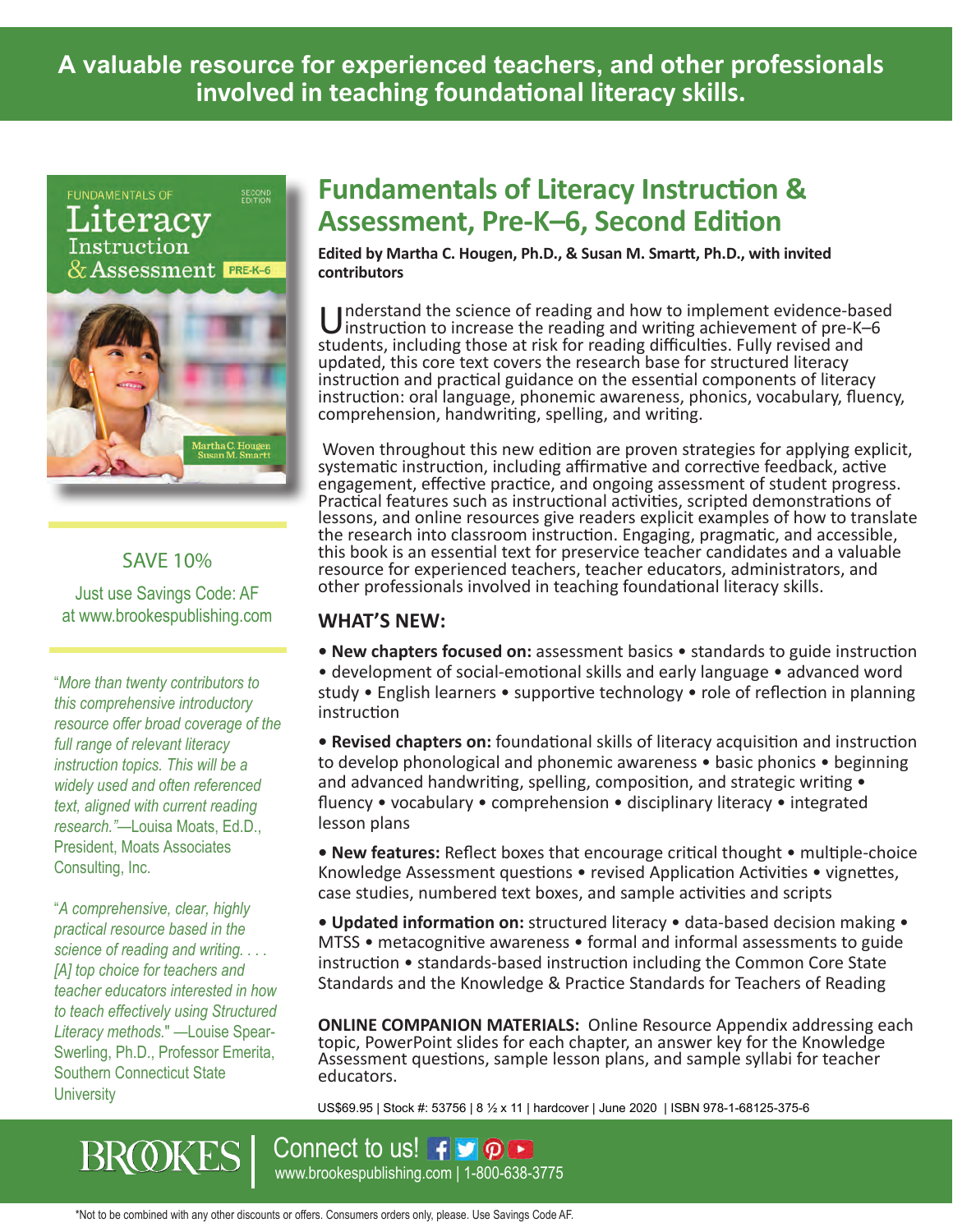## **Whats** *new* **and** *improved* **in the second edi�on of** *Fundamentals of Literacy Instruction & Assesment ?*

### **New and Expanded Topics in this Edition**

- Structured literacy
- Data-based decision making
- Multi-Tiered Systems of Support
- Social-emotional skills
- $\bullet$  Executive function
- Informal assessment and referral process for students with learning disabilities, including dyslexia, dysgraphia, and language impairments
- The latest on how the Common Core and IDA's Knowledge & Practice Standards impact instruction

### **New Text Features**

The authors worked diligently to make this new edition highly user-friendly, and added robust features in a more consistent manner, including additional vignettes, cases, numbered textboxes, and sample activities and scripts. New to this edition are:

- Reflect boxes, that encourage the reader to think critically about the topic at hand
- Multiple choice Knowledge Assessment questions

The Application Activities that close each chapter have also been rewritten for consistency.

### **Online Materials**

### *For all readers*

- Downloadable forms
- Online Resource Appendix

### *For faculty*

- Answer key to the Knowledge Assessment Questions
- Powerpoint slides for each chapter



*Fundamentals of Literacy Intsruction & Assessment*  Second Edition By Martha C. Hougen, Ph.D., & Susan M. Smartt, Ph.D ©2020, Paul H. Brookes Publishing Co., Inc. All rights reserved.



Order your copy at

http://bit.ly/HougenSmartt

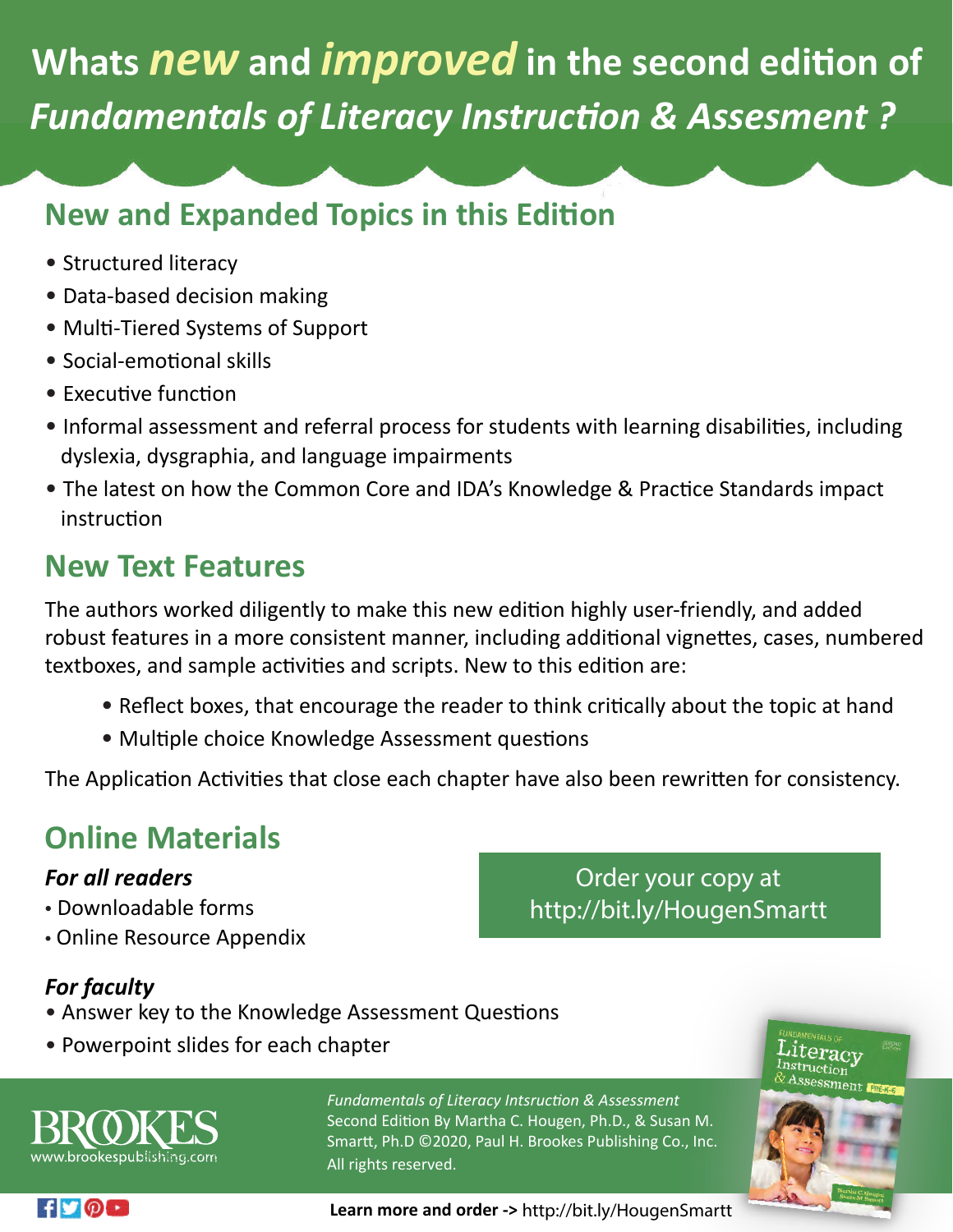## **Praise for** *Fundamentals of Literacy Instruction & Assessment, Pre-K–6, Second Edition*

"More than twenty contributors to this comprehensive introductory resource offer broad coverage of the full range of relevant literacy instruction topics. This will be a widely used and often referenced text,aligned with current reading research."

— Louisa Moats, Ed.D., President, Moats Associates Consulting, Inc.

"A comprehensive, clear, highly practical resource based in the science of reading and writing. Its many new and enhanced features make this text a top choice for teachers and teacher educators interested in how to teach effectively using Structured Literacy methods."

— Louise Spear-Swerling, Ph.D., Professor Emerita, Southern Connecticut State University

"This treasure is a must read for all pre-service teachers! Hougen and Smartt bring together the science of reading and effective instruction and assessment from the perspective of reading scientists and educators."

— Marcia K. Henry, Ph.D., Past President, The International Dyslexia Association; Professor Emerita, San Jose State University

"Provides essential quidance to improve effective literacy instruction as informed by science. Elementary educators will find the strategies illustrated both necessary and urgent, particularly when addressing the needs of diverse learners."

— Steve Goodman, Ph.D., Director, Michigan's Technical Assistance Center for Multi-Tiered System of Supports

"Packed with exactly the information teachers and tutors need to design and implement scientifically based practices for students with reading difficulties. What is so extraordinary about this book is the clearly stated information with specific examples and applications. Required reading for all reading teachers and tutors."

— Sharon Vaughn, Ph.D., Executive Director, The Meadows Center for Preventing Educational Risk, Manuel J. Justiz Endowed Chair in Education

"Should be required reading for all professionals involved in improving literacy skills of our children…an essential volume in reading/literacy courses in the colleges of education."

— R. Malatesha Joshi, Ph.D., Editor, Reading and Writing: An Interdisciplinary Journal; Fellow, American Educational Research Association

### "This text is a gift of clarity and a go-to resource that should be used in colleges of education and in-service professional development."

— Dr. Deb Glaser, President, The Reading Teacher's Top Ten Tools



*Fundamentals of Literacy Instruction & Assessment Second Edition* edited by Martha C. Hougen, Ph.D. & Susan M. Smartt, Ph.D. ©2020, Paul H. Brookes Publishing Co., Inc. All rights reserved.

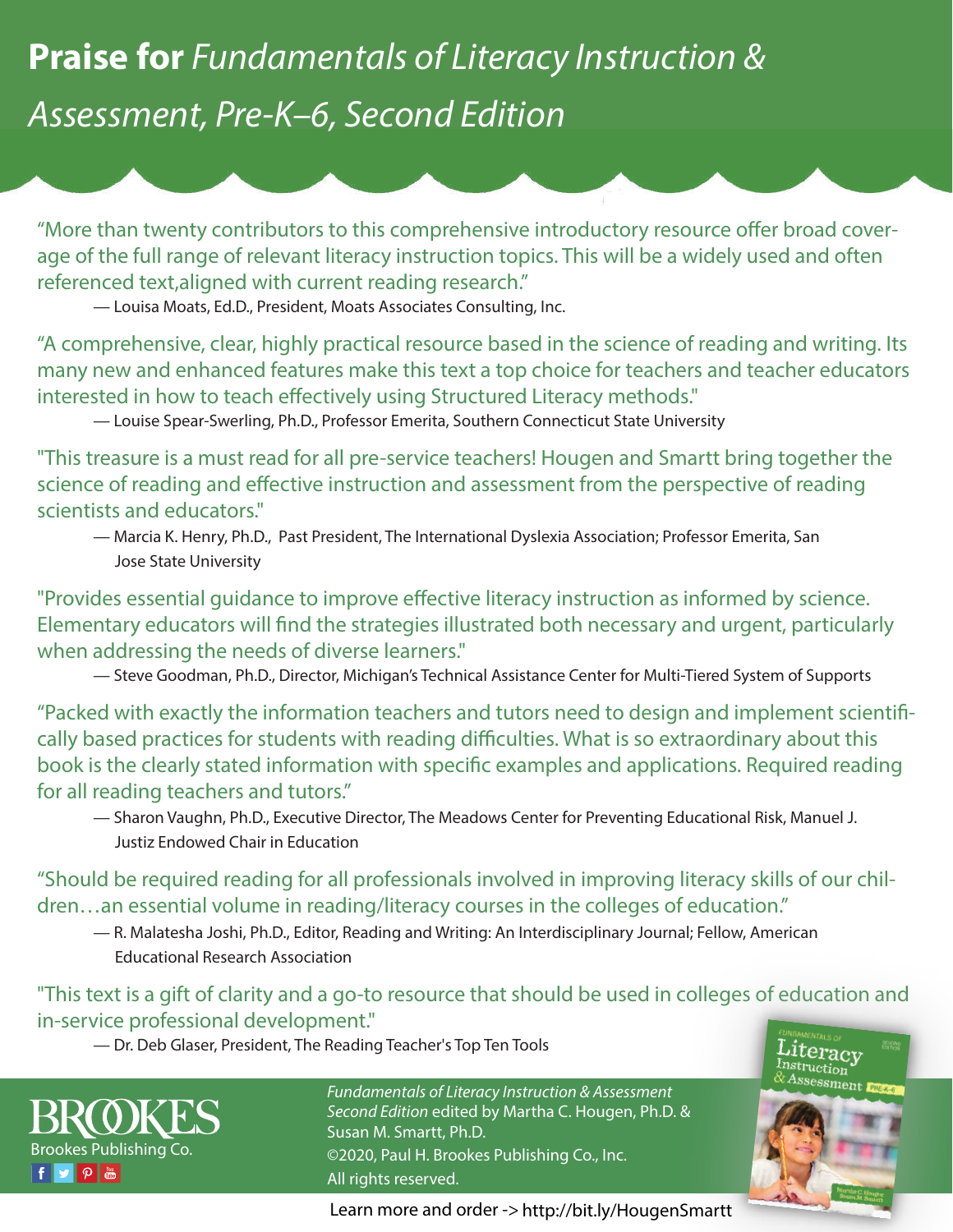# **Contents**

| Section I  | An Introduction to Literacy Instruction and Assessment<br>Martha C. Hougen                                                                                                                                                                      |
|------------|-------------------------------------------------------------------------------------------------------------------------------------------------------------------------------------------------------------------------------------------------|
|            | 2 Critical Components of Teaching Structured Reading 19.<br>Martha C. Hougen and Susan M. Smartt                                                                                                                                                |
|            | Susan M. Smartt                                                                                                                                                                                                                                 |
|            | 4 Using Standards to Guide Instruction (1000) (1000) (1000) (1000) (1000) (1000) (1000) (1000) (1000) (1000) (1000) (1000) (1000) (1000) (1000) (1000) (1000) (1000) (1000) (1000) (1000) (1000) (1000) (1000) (1000) (1000) (<br>Karin K. Hess |
|            | 5 Foundational Skills for Literacy: Social-Emotional Skills and<br>Vicki Gibson                                                                                                                                                                 |
| Section II | The Foundational Skills of Literacy Acquisition and Instruction<br>6 Oral Language and Listening Skill Development in<br>Christie Cavanaugh                                                                                                     |
|            | 7 Phonological Awareness: A Critical Foundation for<br>Stephanie Al Otaiba, Miriam Ortiz, and Martha C. Hougen                                                                                                                                  |
|            | Carol Tolman, Martha C. Hougen, and Susan M. Smartt                                                                                                                                                                                             |
|            | Martha C. Hougen, Carol Tolman, and Susan M. Smartt                                                                                                                                                                                             |
|            | <b>Suzanne Carreker</b>                                                                                                                                                                                                                         |
|            | Jan Hasbrouck and Martha C. Hougen                                                                                                                                                                                                              |

 $\int\limits_{\mathbb{R}^{3}}$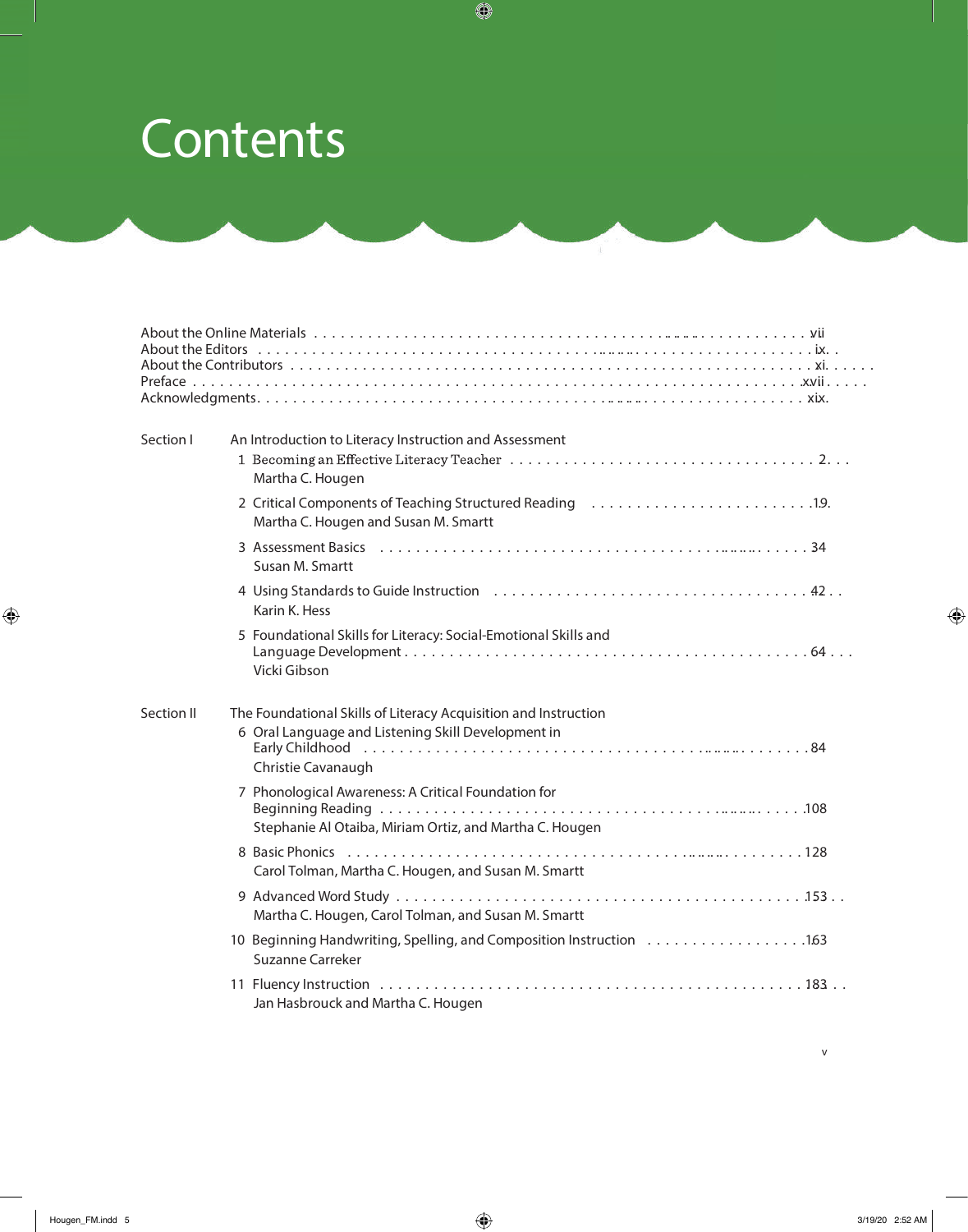|                    | Deborah K. Reed, Martha C. Hougen, and Susan M. Ebbers                                                                   |
|--------------------|--------------------------------------------------------------------------------------------------------------------------|
|                    | Darcy Dycha and Holly Tate Rocha                                                                                         |
|                    | Stephen Ciullo and Colleen Klein Reutebuch                                                                               |
|                    | Martha C. Hougen and Kristie Hotchkiss                                                                                   |
|                    | Joshua Wilson, Natalie G. Olinghouse, and Sally Valentino Drew                                                           |
| <b>Section III</b> | <b>Instructional Considerations to Enhance Effective Literacy Instruction</b>                                            |
|                    | Elsa Cárdenas-Hagan                                                                                                      |
|                    | Elaine A. Cheesman                                                                                                       |
|                    | 19 Moving Forward: The Role of Reflection in Planning Literacy Instruction 332<br>Heather Haynes Smith and Susanne James |
|                    | Martha C. Hougen and Susan M. Smartt                                                                                     |
|                    | Appendix D List of Assessments, Screening, and                                                                           |
|                    |                                                                                                                          |
|                    |                                                                                                                          |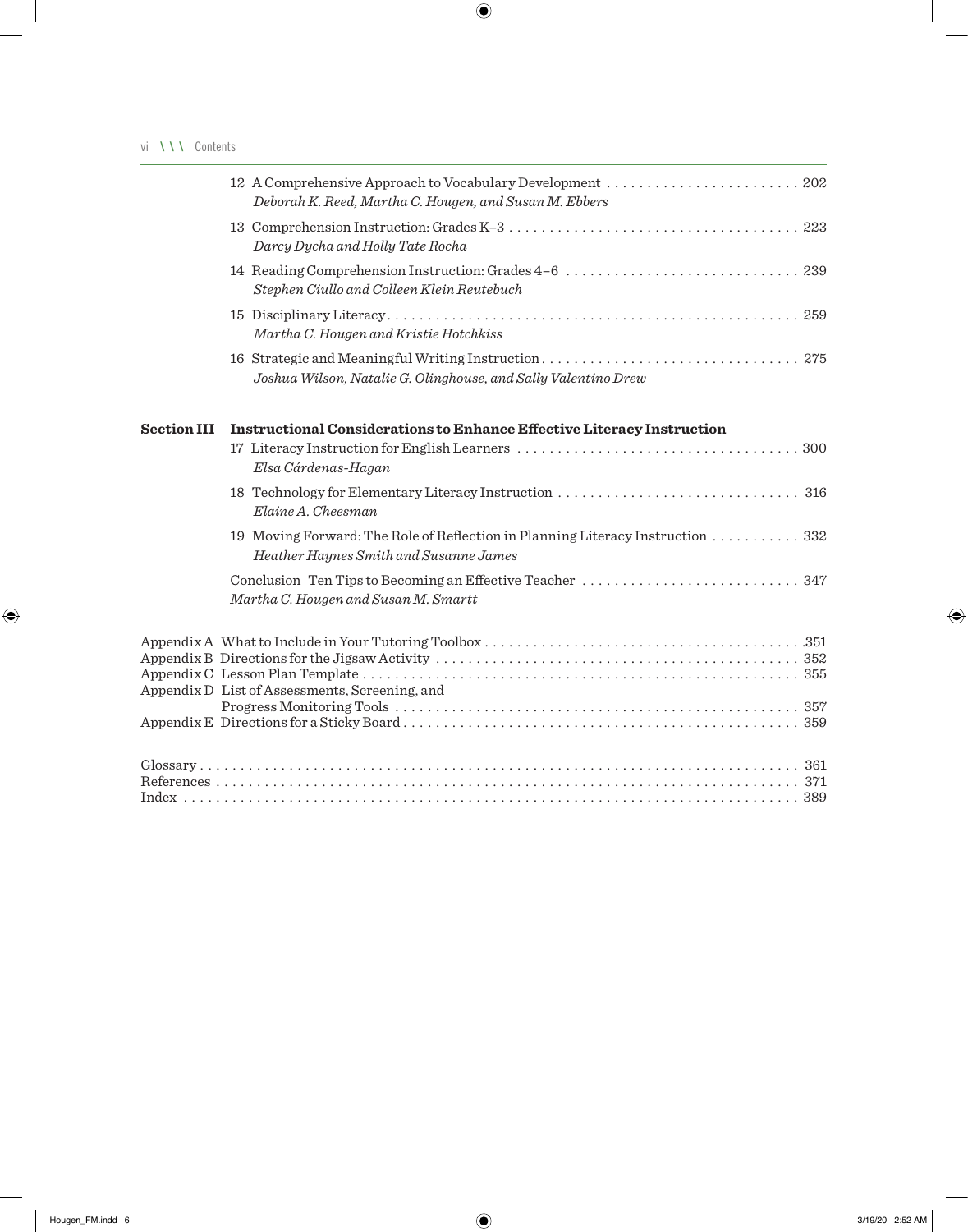# **About the Editors**

### **Martha C. Hougen, Ph.D.**

As a general and special education teacher, public school administrator, and university faculty member, Dr. Hougen has dedicated her work to improve the achievement of students who struggle with learning. She supports teacher educators, teacher candidates, classroom teachers, and specialists to implement the science of literacy.

While working at the Meadows Center for Preventing Educational Risk at The University of Texas at Austin College of Education, Dr. Hougen led the Higher Education Collaborative (HEC). The HEC provided collaborative and professional development opportunities for teacher educators in literacy throughout Texas. She continued this work on a national scale with the Collaboration for Effective Educator Development, Accountability, and Reform Center (CEEDAR Center) at the University of Florida, working with state departments, institutes of higher education, and school districts.

Currently, Dr. Hougen is a national consultant collaborating with state departments and institutes of higher education to improve educator preparation. She also serves on the board of the Center for Effective Reading Instruction.

Dr. Hougen has contributed to numerous professional publications on literacy and teacher education including two textbooks: *The Fundamentals of Literacy Assessment & Instruction Pre-K–6*, 1st and 2nd editions (2012 and 2020) and *The Fundamentals of Literacy Assessment & Instruction 6–12* (2014).

### **Susan M. Smartt, Ph.D.**

As a senior research associate at Vanderbilt University, Dr. Smartt engaged in research, writing, and teaching focused on improving teacher preparation in reading. Previously, she was a national literacy consultant with state departments, teacher preparation programs, and local school districts focusing on school reform, reading intervention for low-performing schools, using data to inform practice, developing Response to Intervention initiatives, and implementing scientifically based literacy programs.

Dr. Smartt owned and directed a reading clinic for more than 20 years in which she provided comprehensive psycho-educational assessments, dyslexia evaluations, and tutoring services. She has been a classroom teacher, a reading coach, a reading specialist, and a principal. She was an early contributor to the development of *LETRS* (*Language Essentials for Teachers of Reading and Spelling*) (Moats & Tolman, 2017) and past president of the Tennessee branch of the International Dyslexia Association. Her publications include journal articles, edited volumes, and books on research-based reading intervention and policy initiatives, including *Next STEPS in Literacy Instruction: Connecting Assessments to Effective Interventions* (Smartt & Glaser, 2010). Currently, Dr. Smartt tutors and provides advocacy services for students with dyslexia.

> $\operatorname*{Literacy}\limits_{\stackrel{\text{Instruction}}{\scriptstyle\alpha\text{-}r}}$ struction<br>Assessment Fre



*Fundamentals of Literacy Instruction & Assessment Second Edition* edited by Martha C. Hougen, Ph.D. & Susan M. Smartt, Ph.D. ©2020, Paul H. Brookes Publishing Co., Inc. All rights reserved.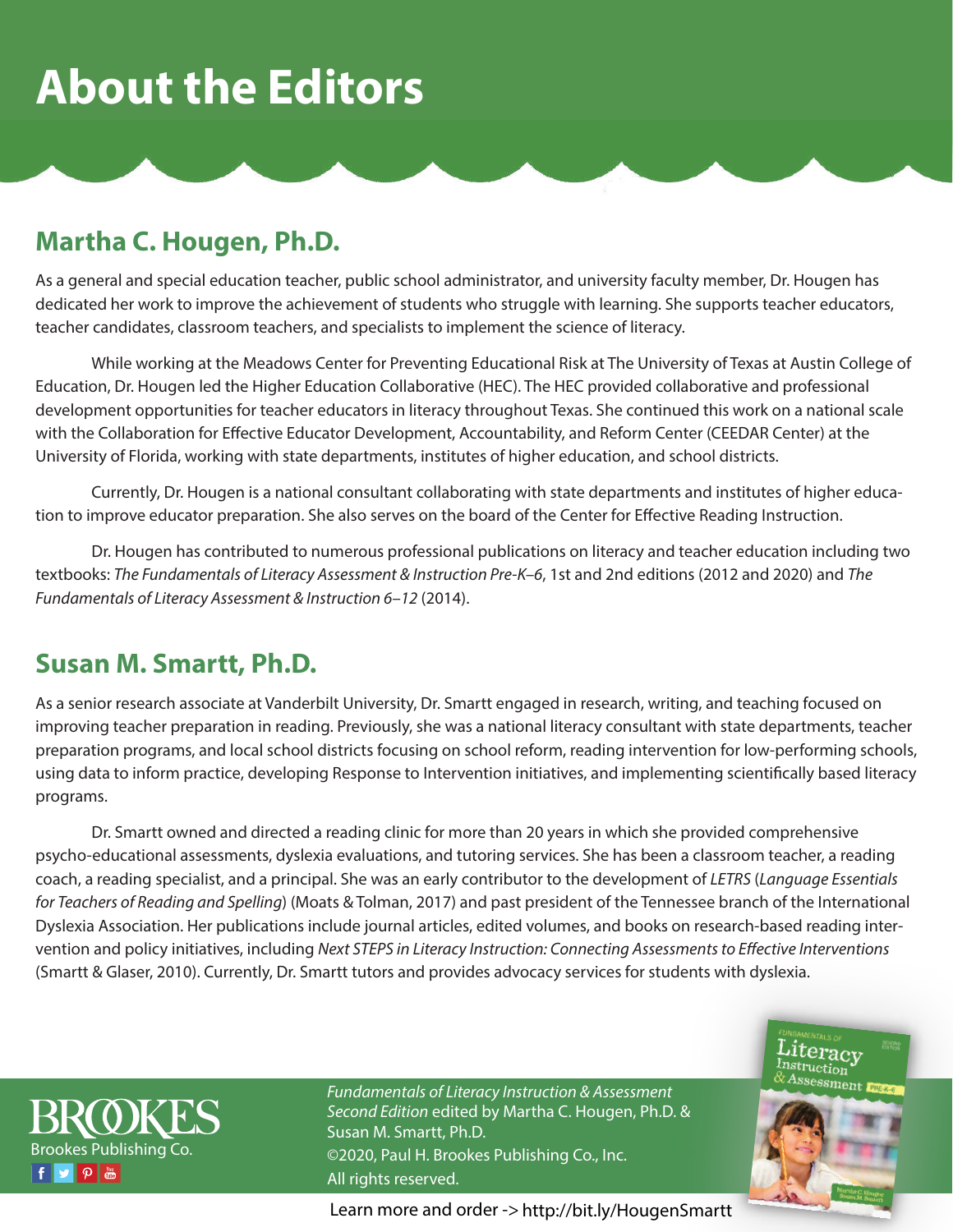### **Stephanie Al Otaiba Ph.D. | Chapter 7**

Dr. Al Otaiba is a professor of teaching and learning at Southern Methodist University. A former special education teacher, her research focuses on early literacy interventions for students with or at-risk for disabilities, Response to Intervention (RTI), and teacher training. She is the author or coauthor of more than 130 articles and chapters. Dr. Al Otaiba is serves on the executive board of the International Dyslexia Association and is the Editor of the Journal of Learning Disabilities.

### **Elsa Cárdenas-Hagan, Ed.D. | Chapter 17**

Dr. Cárdenas-Hagan is a bilingual speech-language pathologist, Certified academic language therapist, and qualified instructor. She is the president of Valley Speech Language and Learning Center in Brownsville, Texas, and works with the Texas Institute for Measurement Evaluation and Statistics at the University of Houston. She has authored curricular programs, book chapters, and journal articles related to the oracy and literacy development for English language learners. Her work focuses on improving evidence-based language and literacy instruction for all students, especially those who are English learners.

#### **Suzanne Carreker, M.Ed., Ph.D. | Chapter 10**

Dr. Carreker joined Lexia Learning in 2015 as Principal Educational Content Lead, where she spear¬headed the curriculum design of a groundbreaking reading program for struggling adolescent readers. Her career includes 28 years at Neuhaus Education Center, a nonprofit organization in Houston, Texas. She co-edited the fourth edition of Multi-sensory Teaching of Basic Language Skills (Paul H. Brookes Publishing Co., 2018) with Judith Birsh. In 2018, Dr. Carreker was the recipient of the Margaret Byrd Rawson Lifetime Achievement Award from the International Dyslexia Association for her commitment to excellence and advocacy for people with dyslexia.

### **Christie Cavanaugh, Ph.D. | Chapter 6**

Dr. Cavanaugh is a clinical faculty member in the department of Specialized Education Services at the University of North Carolina Greensboro and serves as the edTPA Coordinator for all programs offering initial teaching licensure. Her areas of expertise are grounded in special education, reading instruction, and oral language development. She has worked with reading research centers and sup¬ported schools, districts, and state departments of education to implement practices and develop professional development materials for enhancing reading instruction and intervention at the elementary levels and language development for early childhood and elementary grades. Dr. Cavanaugh has published and presented nationally and internationally on language, reading, and Multi-Tiered Systems of Support. She also serves as an educational services consultant in literacy for CORE (Consortium on Reaching Excellence in Education).

### **Elaine A. Cheesman, Ph.D. | Chapter 18**

Dr. Cheesman has worked in the field of dyslexia education since 1990. She earned credentials as a qualified instructor of academic language therapists at Columbia University and is certified as a dyslexia therapist by the International Dyslexia Association. Her interests include teacher education and technology for evidence-based literacy instruction

### **Stephen Ciullo, Ph.D. | Chapter 14**

Dr. Ciullo is an associate professor of special education at Texas State University. He earned his doctorate from the University of Texas at Austin. His research focuses on improving writing and reading outcomes for students with learning disabilities. Dr. Ciullo also conducts research to support the content-area literacy instruction of educators who teach students with learning disabilities. He was previously a special education teacher in New York.



*Fundamentals of Literacy Instruction & Assessment Second Edition* edited by Martha C. Hougen, Ph.D. & Susan M. Smartt, Ph.D. ©2020, Paul H. Brookes Publishing Co., Inc. All rights reserved.

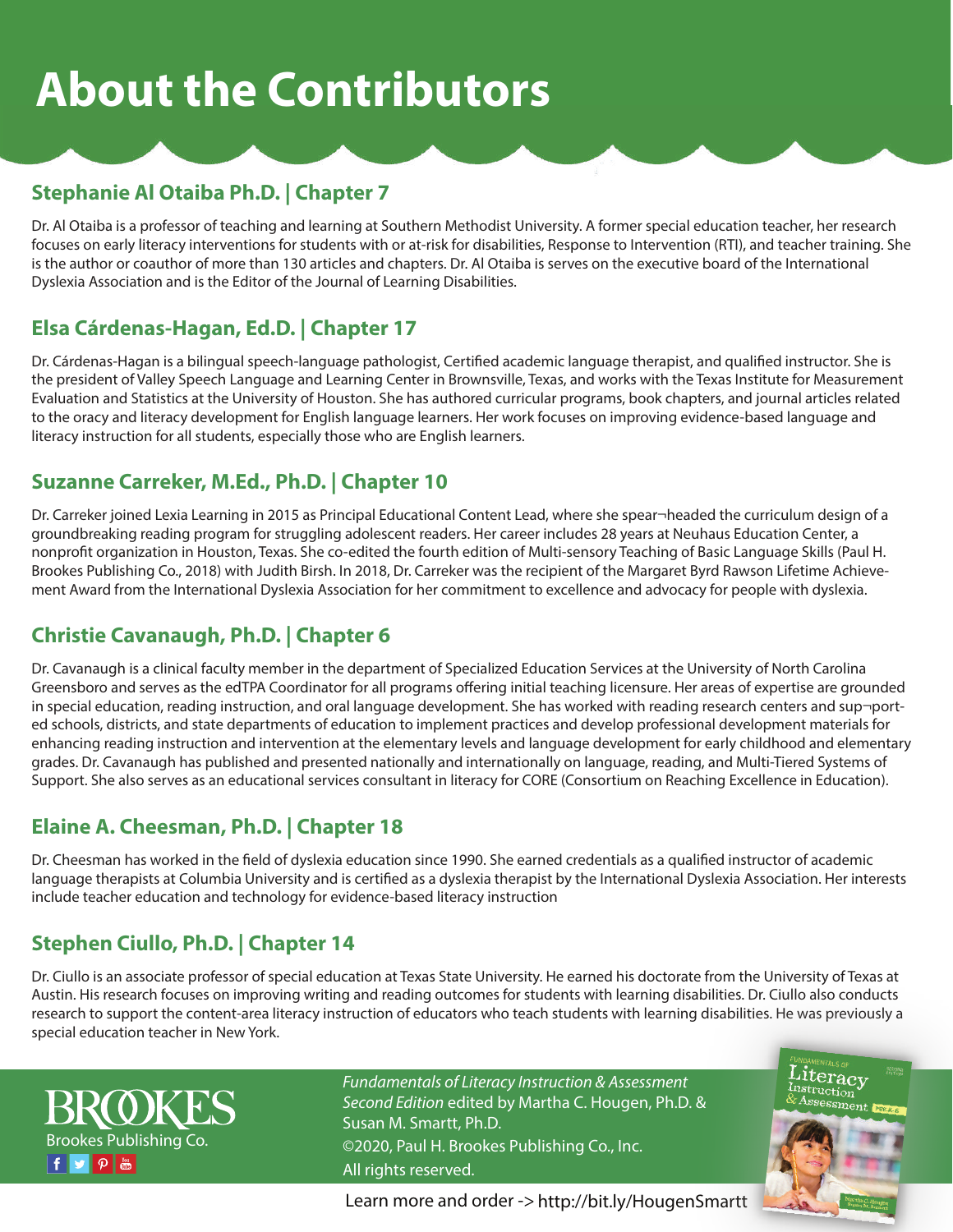### **Sally Valentino Drew, Ph.D | Chapter 16**

Dr. Drew is an associate professor of Special Education and Interventions at Central Connecticut State University (CCSU). Her research examines writing instruction, disciplinary literacy, and professional development and serves as a bridge to connect general and special educators in supporting struggling learners. The goal of her research is to support teachers in improving students' writing out¬comes through professional development and intervention research, specifically writing to learn and writing within the disciplines. Dr. Drew served as a literacy consultant for many districts including Boston Public Schools and Providence Public School District. Prior to joining CCSU, she taught middle school social studies and language arts in Massachusetts and has additional teaching experience at the preschool, elementary, and high school levels.

### **Darcy Dycha, M.Ed. | Chapter 13**

Ms. Dycha began her teaching career in an inner-city school in Canada. Working for a large school district, she established herself as a leader in literacy instruction with funding from the Alberta Initiative for School Improvement. After moving to the United States, Ms. Dycha worked at the state level for Texas Reading First and then for the Texas Literacy Initiative. Currently, Ms. Dycha works for the Children's Learning Institute at The University of Texas Health Science Center at Houston as a senior project manager where she researches, develops, and provides professional development for educators working with children from birth to Grade 12.

### **Susan M. Ebbers, M.Ed | Chapter 12**

Ms. Ebbers taught middle and elementary grades for 15 years before moving into administration, curriculum writing, and research. Her doctoral studies focused on vocabulary development, morphological awareness, and the development of literacy. Her curricular materials are published by Voyager Sopris Learning. Her children's literature is published by Rowe Publishing.

### **Vicki Gibson, Ph.D. | Chapter 5**

Dr. Gibson is a national educational consultant, author, and speaker specializing in differentiating instruction, classroom management, early childhood education, and emergent reading and writing instruction. She taught in public schools for 10 years and at Texas A&M University as an adjunct professor while owning and directing three private schools that served students ages 2–12 years. Dr. Gibson is the CEO of a consulting group that provides professional development for educators. Currently,she is the Executive Director of the TAMU Collaborative Learning Center for children ages 2–12 years beginning August 2019.

### **Jan Hasbrouck, Ph.D. | Chapter 11**

Dr. Hasbrouck is a researcher, author, and trainer working with schools in the United States and internationally. She worked as a reading specialist and coach for 15 years and later became a professor. Dr. Hasbrouck is the author and coauthor of several books and reading programs, and her research in reading fluency, academic assessment and interventions, and coaching has been widely published. She continues to collaborate with researchers on projects related to assessment and intervention.

### **Karin K. Hess, Ed.D. | Chapter 4**

Dr. Hess has been a classroom teacher, principal, and K–12 curriculum and assessment director. She is the author of the Hess cognitive rigor matrix and a recognized international leader in developing practical approaches for using depth of knowledge and learning progressions as the foundation for formative, interim, and performance assessments for both local and statewide assessments in all content areas.



*Fundamentals of Literacy Instruction & Assessment Second Edition* edited by Martha C. Hougen, Ph.D. & Susan M. Smartt, Ph.D. ©2020, Paul H. Brookes Publishing Co., Inc. All rights reserved.

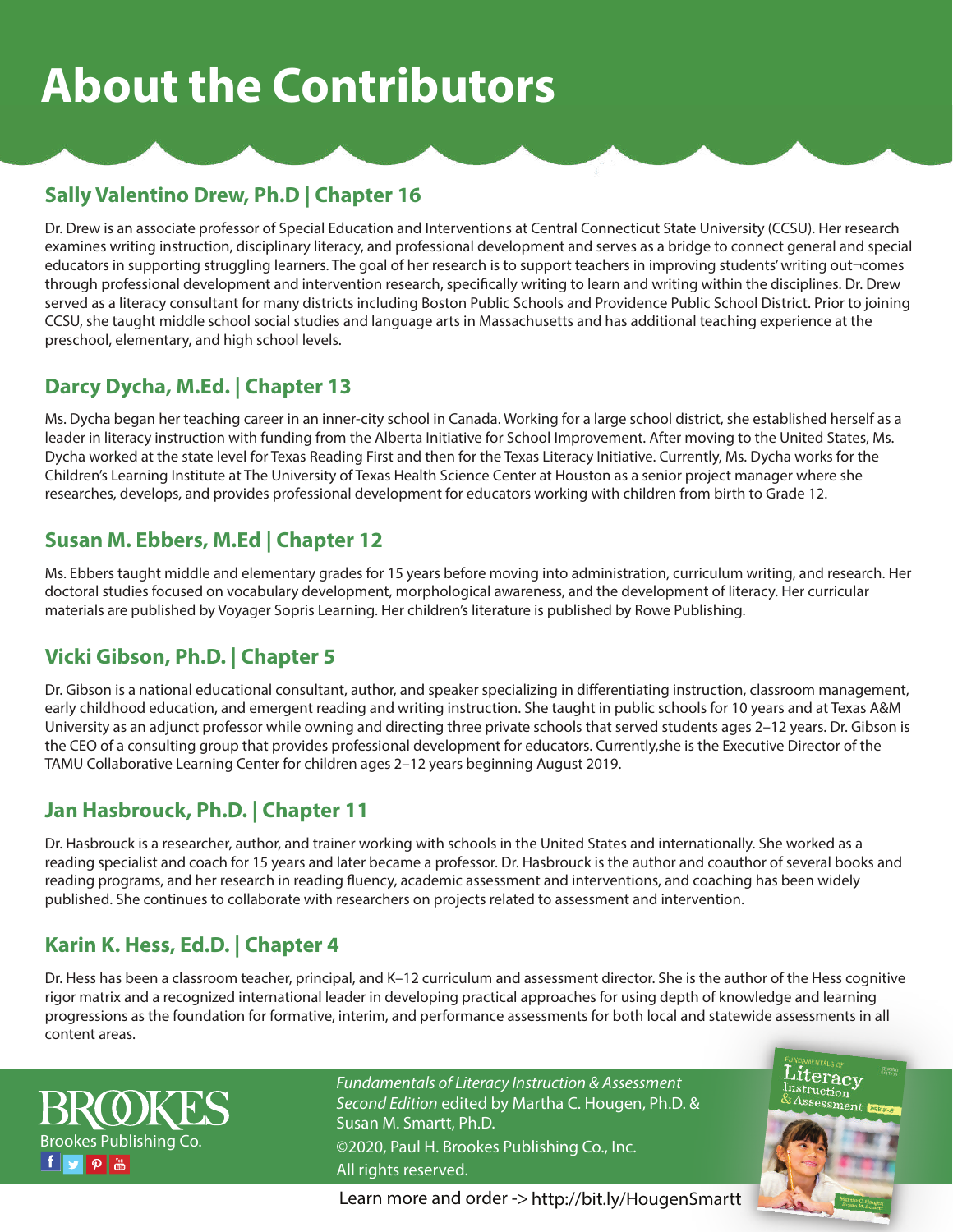### **Heather Haynes Smith, Ph.D. | Chapter 19**

Dr. Smith is an associate professor at Trinity University in the Department of Education. She earned her doctorate in special education from the University of Kansas. She teaches courses on reading, learning disabilities and behavior disorders, and special education. Dr. Smith previously worked in education as an elementary teacher, K–12 literacy coach, state and national technical assistance provider, and program coordinator on research and dissemination grants. Her research interests include inclusion, integrating academic and behavior supports and social/emotional learning for students with learning disabilities, and practices to improve courses and teacher preparation.

#### **Kristie Hotchkiss, M.S. | Chapter 15**

Ms. Hotchkiss has 32 years of teaching experience with at-risk populations as a reading specialist. At the University of Texas at Austin she worked as the project coordinator for the College & Career Readiness Initiative and at the Vaughn Gross Center on the Texas Adolescent Literacy Academies project.

#### **Susanne James, Ph.D | Chapter 19**

Dr. James was a classroom teacher of students with disabilities for 13 years in instructional and inclusion settings in Kansas and Missouri. She has also been an instructional coach and educational consultant to school districts on co-teaching, differentiated instruction, strategic instruction, and effective practices. Dr. James's research interests include virtual learning, co-teaching, teacher preparation, and strategic instruction.

### **Natalie G. Olinghouse, Ph.D | Chapter 16**

Dr. Olinghouse is an associate professor in the Educational Psychology Department and a research scientist in the Center for Behavioral Education and Research at the University of Connecticut. She has written publications for research and practitioner audiences on writing instruction and assess¬ written composition. She is particularly interested in developing reliable and valid writing assessment and scoring methods. Dr. Olinghouse teaches graduate courses in the areas of student assessment, writing instruction and assessment, and academic/professional writing. She also provides consultation to states and districts on improving writing instruction and assessment to better meet students' needs. Dr. Olinghouse has 12 years of special education teaching experience with students with mild to severe disabilities in Michigan and Florida.

### **Miriam Ortiz, Ph.D. | Chapter 7**

Dr. Ortiz received her doctorate in education and human development from Southern Methodist University (SMU) in 2017 with a focus on special education and Response to Intervention. Prior to completing her doctorate, Dr. Ortiz worked in Tallahassee, Florida, as a K–12 teacher for students with severe behavioral and emotional disabilities. She has worked closely with the researchers at SMU and across the country to improve the reading skills and achievement of struggling students and students with disabilities. Dr. Ortiz currently works as a clinical assistant professor at SMU in the Department of Teaching and Learning teaching courses in the Early Literacy Scholars Program, the Special Education Program, and the Doctoral Program. Dr. Ortiz is also the executive director for the Division for Learning Disabilities (TeachingLD.org) of the Council for Exceptional Children.



*Fundamentals of Literacy Instruction & Assessment Second Edition* edited by Martha C. Hougen, Ph.D. & Susan M. Smartt, Ph.D. ©2020, Paul H. Brookes Publishing Co., Inc. All rights reserved.